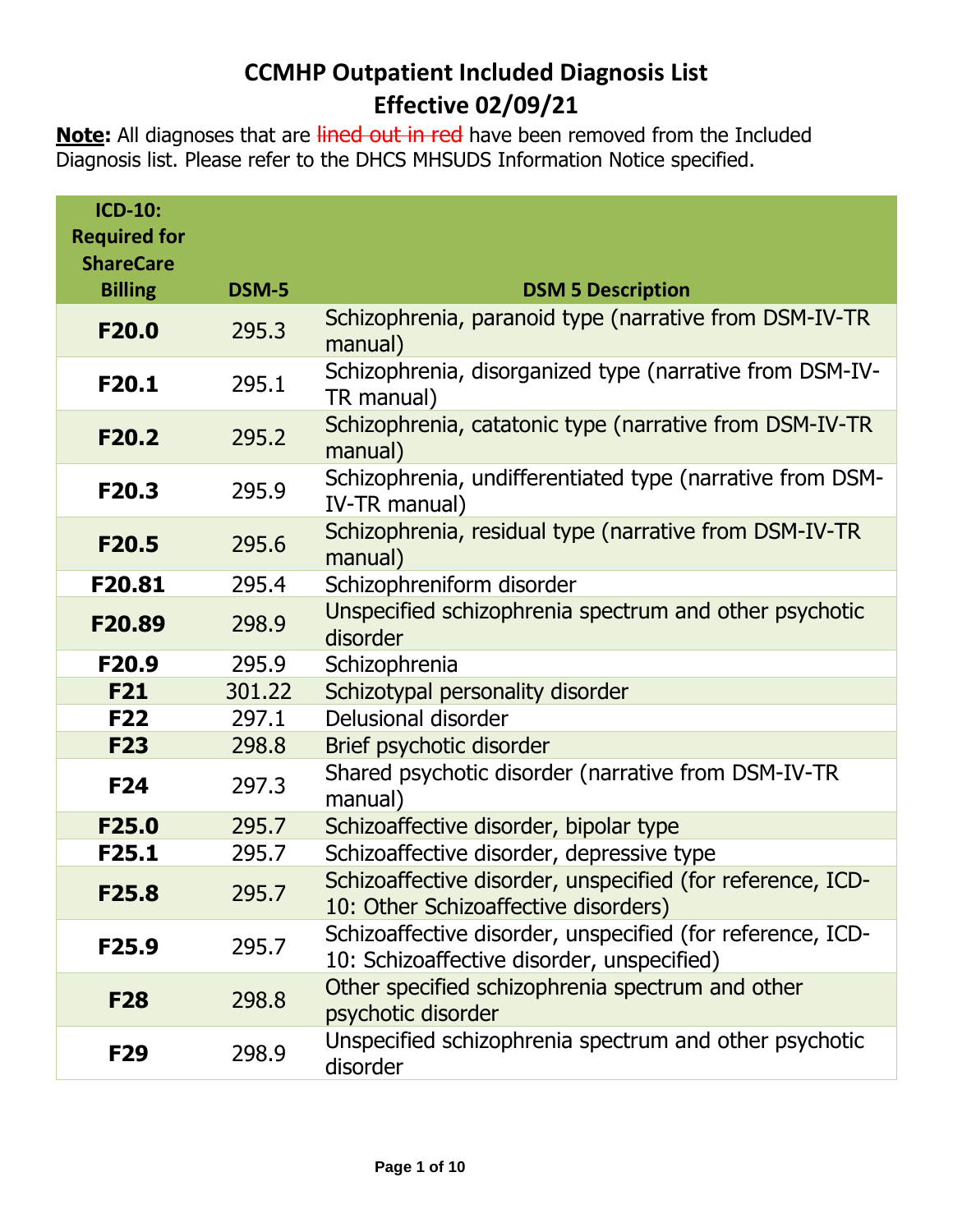| F30.10       | 296.4  | Bipolar I disorder, current or most recent episode manic,<br>unspecified (for reference, ICD-10: Manic episode without<br>psychotic symptoms, unspecified)      |
|--------------|--------|-----------------------------------------------------------------------------------------------------------------------------------------------------------------|
| F30.11       | 296.41 | Bipolar I disorder, current or most recent episode manic,<br>manic (for reference, ICD-10: manic episode without<br>psychotic symptoms, mild)                   |
| F30.12       | 296.42 | Bipolar I disorder, current or most recent episode manic,<br>moderate (for reference, ICD-10: Manic episode without<br>psychotic symptoms, moderate)            |
| F30.13       | 296.43 | Bipolar I disorder, current or most recent episode manic,<br>severe (for reference, ICD-10: Manic episode without<br>psychotic symptoms, severe)                |
| F30.2        | 296.44 | Bipolar I disorder, current or most recent episode manic,<br>with psychotic features (for reference, ICD-10: Manic<br>episode, severe, with psychotic symptoms) |
| F30.3        | 296.45 | Bipolar I disorder, current or most recent episode manic,<br>in partial remission (for reference, ICD-10: Manic episode<br>in partial remission)                |
| <b>F30.4</b> | 296.46 | Bipolar I disorder, current or most recent episode manic,<br>in full remission (for reference, ICD-10: Manic episode in<br>full remission                       |
| <b>F30.8</b> | 296.4  | Bipolar I disorder, current or most recent episode manic,<br>unspecified (for reference, ICD-10: Other manic episodes)                                          |
| F30.9        | 296.4  | Bipolar I disorder, current or most recent episode manic,<br>unspecified (for reference, ICD-10: Manic episode,<br>unspecified)                                 |
| F31.0        | 296.4  | Bipolar I disorder, current or most recent episode<br>hypomanic                                                                                                 |
| F31.10       | 296.4  | Bipolar I disorder, current or most recent episode manic,<br>unspecified                                                                                        |
| F31.11       | 296.41 | Bipolar I disorder, current or most recent episode manic,<br>mild                                                                                               |
| F31.12       | 296.42 | Bipolar I disorder, current or most recent episode manic,<br>moderate                                                                                           |
| F31.13       | 296.43 | Bipolar I disorder, current or most recent episode manic,<br>severe                                                                                             |
| F31.2        | 296.44 | Bipolar I disorder, Current or most recent episode manic,<br>With psychotic features                                                                            |
| F31.30       | 296.5  | Bipolar I disorder, current or most recent episode<br>depressed, unspecified                                                                                    |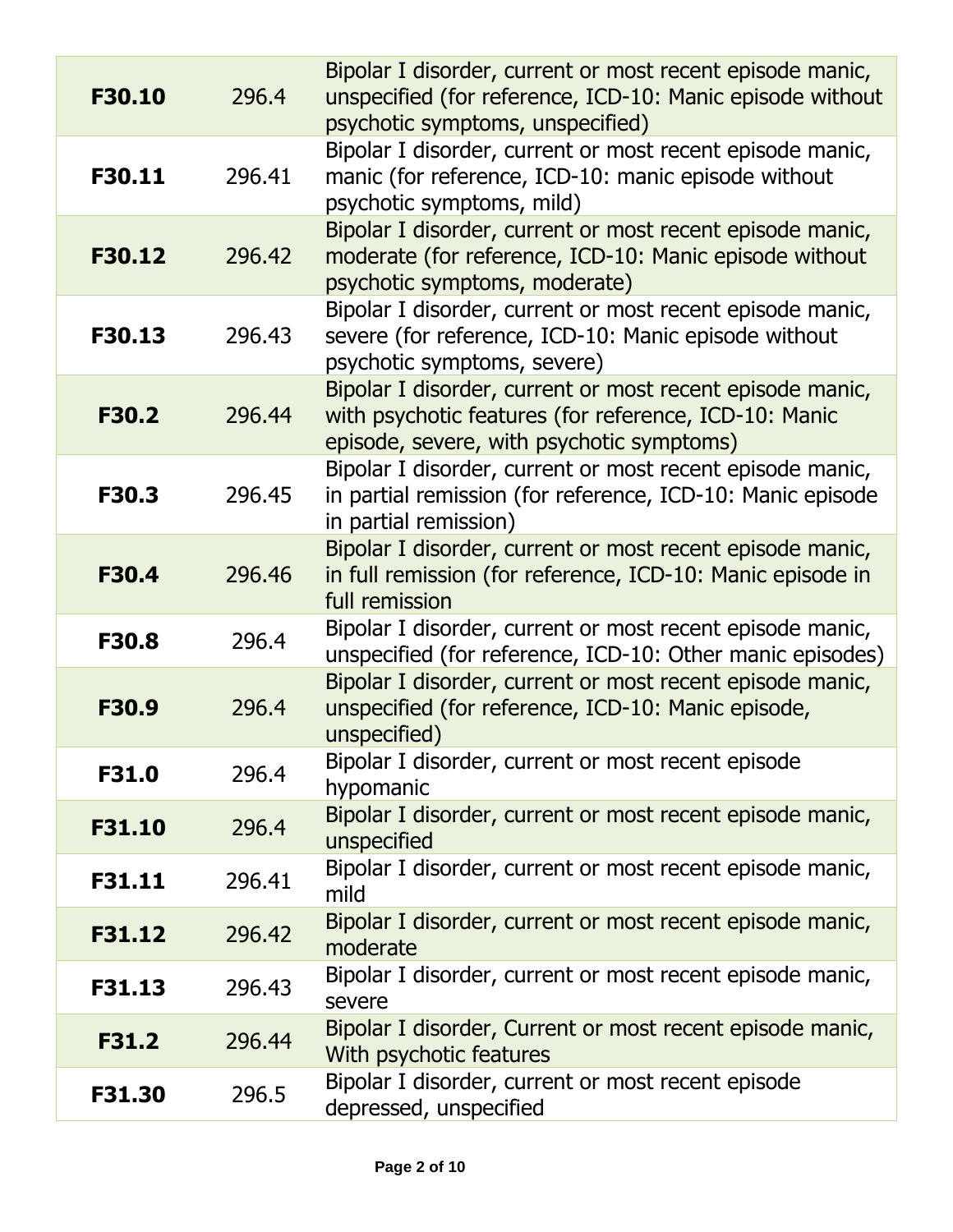| F31.31 | 296.51 | Bipolar I disorder, current or most recent episode<br>depressed, mild                                                                                                                       |
|--------|--------|---------------------------------------------------------------------------------------------------------------------------------------------------------------------------------------------|
| F31.32 | 296.52 | Bipolar I disorder, current or most recent episode<br>depressed, moderate                                                                                                                   |
| F31.4  | 296.53 | Bipolar I disorder, current or most recent episode<br>depressed, severe                                                                                                                     |
| F31.5  | 296.54 | Bipolar I disorder, Current or most recent episode<br>depressed, with psychotic features                                                                                                    |
| F31.60 | 296.7  | Bipolar I disorder, current or most recent episode<br>unspecified (for reference, ICD-10: Bipolar disorder,<br>current episode mixed, unspecified)                                          |
| F31.61 | 296.89 | Bipolar II disorder, with mixed features                                                                                                                                                    |
| F31.63 | 296.7  | Bipolar I disorder, current or most recent episode<br>unspecified (for reference, ICD-10: Bipolar disorder,<br>current episode mixed, moderate)                                             |
| F31.63 | 296.7  | Bipolar I disorder, current or most recent episode<br>unspecified (for reference, ICD-10: Bipolar disorder,<br>current episode mixed, severe, without psychotic<br>features)                |
| F31.63 | 296.7  | Bipolar I disorder, current or most recent episode<br>unspecified (for reference, ICD-10: Bipolar disorder,<br>current episode mixed, severe, with psychotic features)                      |
| F31.7  | 296.56 | Bipolar I disorder, current or most recent episode<br>depressed, in full remission (for reference, ICD-10:<br>Bipolar disorder, currently in remission, most recent<br>episode unspecified) |
| F31.71 | 296.45 | Bipolar I disorder, current or most recent episode<br>hypomanic, in partial remission                                                                                                       |
| F31.72 | 296.46 | Bipolar I disorder, current or most recent episode<br>hypomanic, in full remission                                                                                                          |
| F31.73 | 296.45 | Bipolar I disorder, current or most recent episode manic,<br>in partial remission                                                                                                           |
| F31.74 | 296.46 | Bipolar I disorder, current or most recent episode manic,<br>in full remission                                                                                                              |
| F31.75 | 296.55 | Bipolar I disorder, current or most recent episode<br>depressed, in partial remission                                                                                                       |
| F31.76 | 296.56 | Bipolar I disorder, current or most recent episode<br>depressed, in full remission                                                                                                          |
| F31.77 | 296.55 | Bipolar I disorder, current of most recent episode<br>depressed, in partial remission, with mixed features                                                                                  |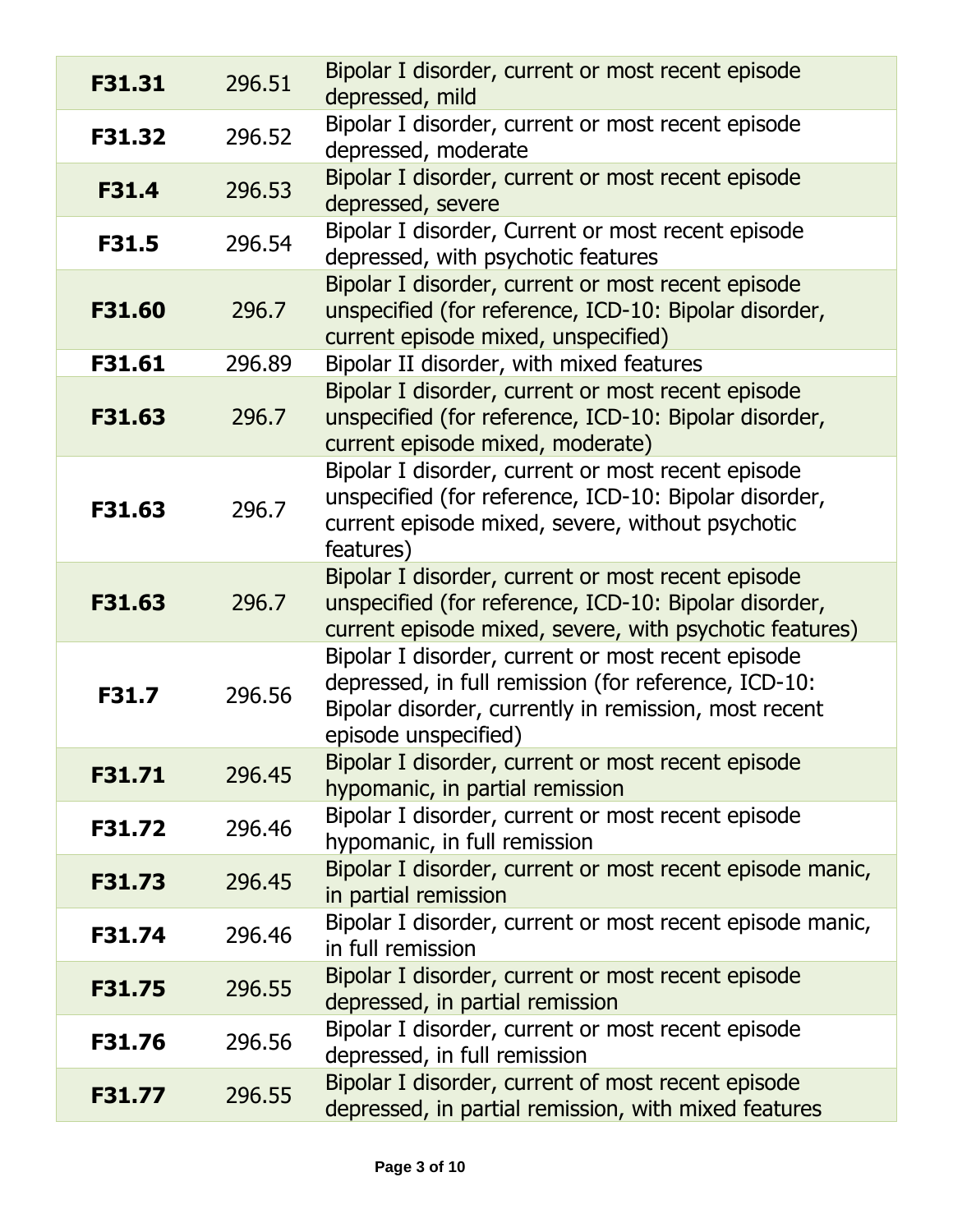| F31.78       | 296.56 | Bipolar I disorder, current or most recent episode<br>depressed, in full remission, with mixed features. |
|--------------|--------|----------------------------------------------------------------------------------------------------------|
| F31.81       | 296.89 | <b>Bipolar II disorder</b>                                                                               |
| F31.89       | 296.89 | Other specified bipolar and related disorder                                                             |
| F31.9        | 296.4  | Bipolar I disorder, current or most recent episode<br>hypomanic, unspecified                             |
| F31.9        | 296.4  | Bipolar I disorder, current or most recent episode manic,<br>unspecified                                 |
| F31.9        | 296.5  | Bipolar I disorder, current or most recent episode<br>depressed, unspecified                             |
| F31.9        | 296.7  | Bipolar I disorder, current or most recent episode<br>unspecified                                        |
| F31.9        | 296.8  | Unspecified bipolar and related disorder                                                                 |
| <b>F32.0</b> | 296.21 | Major depressive disorder, single episode, mild                                                          |
| F32.1        | 296.22 | Major depressive disorder, single episode, moderate                                                      |
| <b>F32.2</b> | 296.23 | Major depressive disorder, single episode, severe                                                        |
| <b>F32.3</b> | 296.24 | Major depressive disorder, single episode, with psychotic<br>features                                    |
| F32.4        | 296.25 | Major depressive disorder, single episode, in partial<br>remission                                       |
| <b>F32.5</b> | 296.26 | Major depressive disorder, single episode, in full remission                                             |
| F32.81       | 635.4  | Premenstrual dysphoric disorder                                                                          |
| F32.89       | 311    | Other specified depressive disorder                                                                      |
| F32.9        | 296.2  | Major depressive disorder, single episode, unspecified                                                   |
| F32.9        | 311    | Unspecified depressive disorder                                                                          |
| F33.0        | 296.31 | Major depressive disorder, recurrent episode, mild                                                       |
| F33.1        | 296.32 | Major depressive disorder, recurrent episode, moderate                                                   |
| <b>F33.2</b> | 296.33 | Major depressive disorder, recurrent episode, severe                                                     |
| F33.3        | 296.34 | Major depressive disorder, recurrent episode, with<br>psychotic features                                 |
| F33.40       | 296.36 | Major depressive disorder, recurrent episode, in full<br>remission                                       |
| F33.41       | 296.35 | Major depressive disorder, recurrent episode, in partial<br>remission                                    |
| F33.42       | 296.36 | Major depressive disorder, recurrent episode, in full<br>remission                                       |
| F33.8        | 296.3  | Major depressive disorder, recurrent episode, unspecified                                                |
| F33.9        | 296.3  | Major depressive disorder, recurrent episode, unspecified                                                |
| F34.0        | 301.13 | Cyclothymic disorder                                                                                     |
| F34.1        | 300.4  | Persistent depressive disorder (dysthymia)                                                               |
| F34.81       | 296.99 | Disruptive mood dysregulation disorder                                                                   |
|              |        | Page 4 of 10                                                                                             |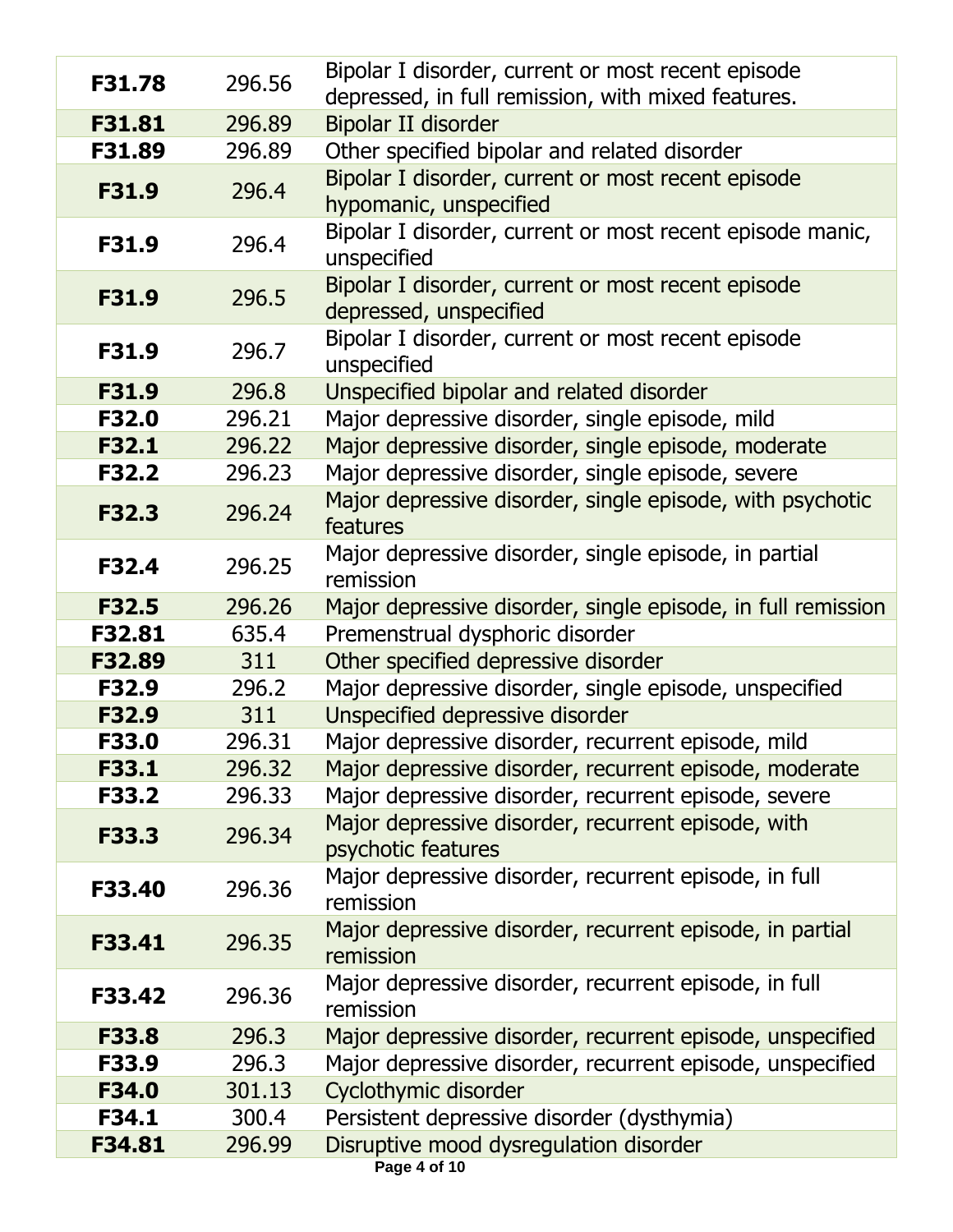| F34.89     | 311    | Other specified depressive disorder (for reference, ICD-<br>10: Other specified persistent mood disorder)   |
|------------|--------|-------------------------------------------------------------------------------------------------------------|
| F34.9      | 300.4  | Persistent depressive disorder (dysthymia) (for reference,<br>ICD-10: Persistent mood [affective] disorder) |
| <b>F39</b> | 311    | Unspecified depressive disorder (for reference, ICD-10:<br>Unspecified mood [affective] disorder)           |
| F40.00     | 300.22 | Agoraphobia                                                                                                 |
| F40.01     | 300.21 | Agoraphobia with panic disorder (narrative from DSM-IV-<br>TR manual)                                       |
| F40.02     | 300.01 | Agoraphobia without panic disorder (narrative from DSM-<br>IV-TR manual)                                    |
| F40.10     | 300.23 | Social anxiety disorder (social phobia)                                                                     |
| F40.11     | 300.23 | Social anxiety disorder (for reference, ICD-10: Social<br>phobia, Generalized)                              |
| F40.210    | 300.29 | Specific phobia, animal (for reference, ICD-10:<br>arachnophobia)                                           |
| F40.218    | 300.29 | Specific phobia, animal                                                                                     |
| F40.220    | 300.29 | Specific phobia, natural environment (for reference, ICD-<br>10: Fear of thunderstorms)                     |
| F40.228    | 300.29 | Specific phobia, natural environment                                                                        |
| F40.230    | 300.29 | Specific phobia, fear of blood                                                                              |
| F40.231    | 300.29 | Specific phobia, fear of injections and transfusions                                                        |
| F40.232    | 300.29 | Specific phobia, fear of other medical care                                                                 |
| F40.233    | 300.29 | Specific phobia, fear of injury                                                                             |
| F40.240    | 300.29 | Specific phobia, situational (for reference, ICD-10:<br>Claustrophobia)                                     |
| F40.241    | 300.29 | Specific phobia, natural environment (for reference, ICD-<br>10: Acrophobia)                                |
| F40.242    | 300.29 | Specific phobia, situational (for reference, ICD-10: Fear of<br>bridges)                                    |
| F40.243    | 300.29 | Specific phobia, situational (for reference, ICD-10: Fear of<br>flying)                                     |
| F40.248    | 300.29 | Specific phobia, situational                                                                                |
| F40.290    | 300.29 | Specific phobia, other (for reference, ICD-10:<br>Androphobia)                                              |
| F40.291    | 300.29 | Specific phobia, other (for reference, ICD-10:<br>Gynophobia)                                               |
| F40.298    | 300.29 | Specific phobia, other                                                                                      |
| F40.8      | 300.00 | Unspecified anxiety disorder                                                                                |
| F40.9      | 300.29 | Specific phobia, other                                                                                      |
| F41.0      | 300.01 | Panic disorder                                                                                              |
|            |        | Page 5 of 10                                                                                                |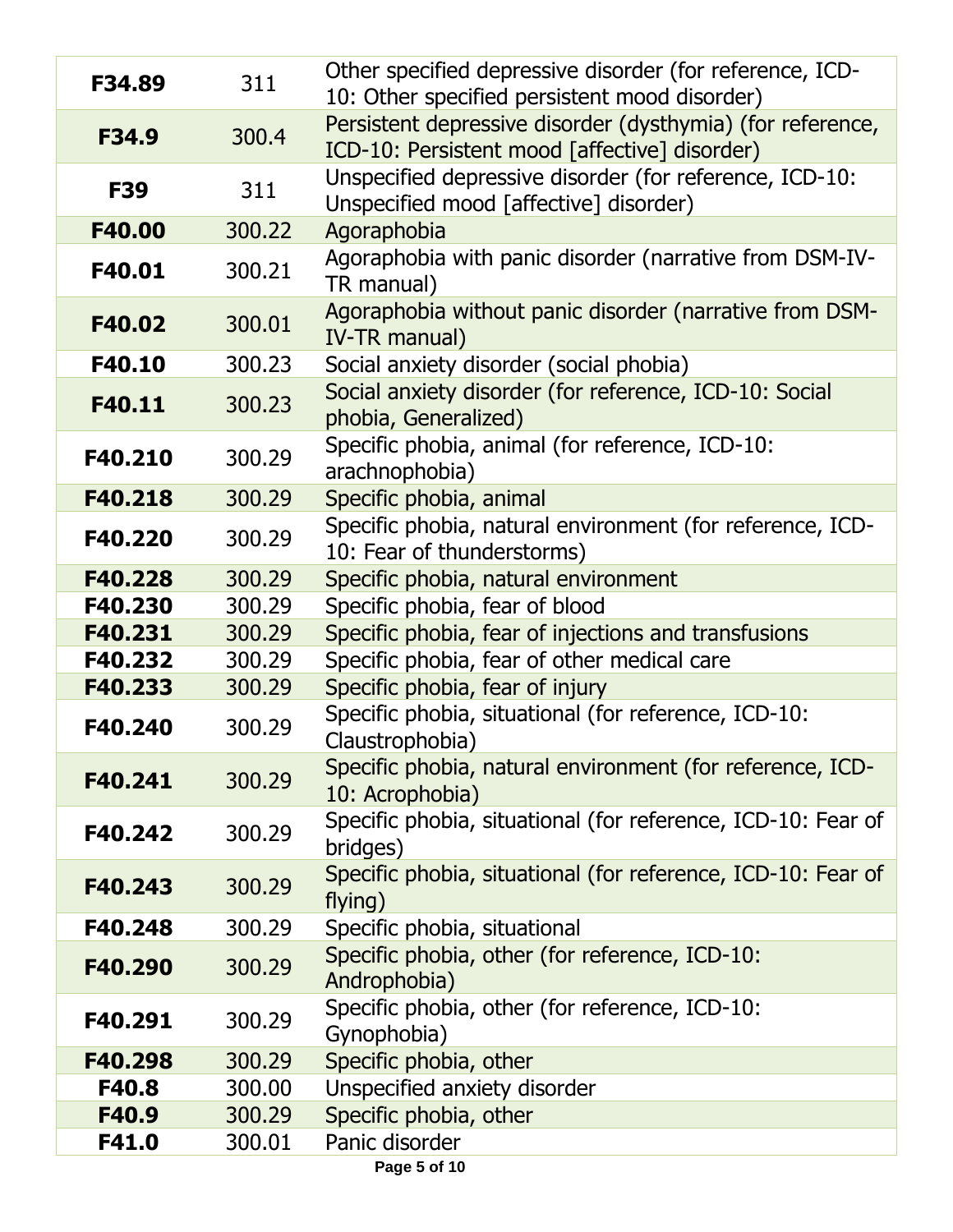| F41.1  | 300.02 | Generalized anxiety disorder                                                                       |
|--------|--------|----------------------------------------------------------------------------------------------------|
| F41.3  | 300    | Unspecified anxiety disorder (for reference, ICD-10: Other<br>mixed anxiety disorders)             |
| F41.8  | 300.09 | Other specified anxiety disorder                                                                   |
| F41.9  | 300    | Unspecified anxiety disorder                                                                       |
| F42.2  | 300.3  | Obsessive-compulsive disorder                                                                      |
| F42.3  | 300.3  | Hoarding disorder                                                                                  |
| F42.4  | 698.4  | Excoriation (skin-picking) disorder                                                                |
| F42.8  | 300.3  | Other specified obsessive-compulsive and related disorder                                          |
| F42.9  | 300.3  | Unspecified obsessive-compulsive and related disorder                                              |
| F43.0  | 308.3  | Acute stress disorder                                                                              |
| F43.10 | 309.81 | Posttraumatic stress disorder                                                                      |
| F43.11 | 308.3  | Acute stress disorder                                                                              |
| F43.12 | 309.81 | Posttraumatic stress disorder                                                                      |
| F43.20 | 309.9  | Adjustment disorder, unspecified                                                                   |
| F43.21 | 309    | Adjustment disorder, with depressed mood                                                           |
| F43.22 | 309.24 | Adjustment disorder, with anxiety                                                                  |
| F43.23 | 309.28 | Adjustment disorder, with mixed anxiety and depressed<br>mood                                      |
| F43.24 | 309.3  | Adjustment disorder, with disturbance of conduct                                                   |
| F43.25 | 309.4  | Adjustment disorder, with mixed disturbance of emotions<br>and conduct                             |
| F43.29 | 309.9  | Adjustment disorder unspecified                                                                    |
| F43.8  | 309.89 | Other specified trauma and stressor related disorder                                               |
| F43.9  | 309.9  | Unspecified trauma and stressor related disorder                                                   |
| F44.0  | 300.12 | Dissociative amnesia                                                                               |
| F44.1  | 300.13 | Dissociative amnesia, with dissociative fugue                                                      |
| F44.2  | 300.15 | Other specified dissociative disorder                                                              |
| F44.4  | 300.11 | Conversion disorder (functional neurological symptom<br>disorder), with abnormal movement          |
| F44.4  | 300.11 | Conversion disorder (functional neurological symptom<br>disorder), with speech symptoms            |
| F44.4  | 300.11 | Conversion disorder (functional neurological symptom<br>disorder), with swallowing symptoms        |
| F44.4  | 300.11 | Conversion disorder (functional neurological symptom<br>disorder), with weakness/paralysis         |
| F44.5  | 300.11 | Conversion disorder (functional neurological symptom<br>disorder), with attacks or seizures        |
| F44.6  | 300.11 | Conversion disorder (functional neurological symptom<br>disorder), with anesthesia or sensory loss |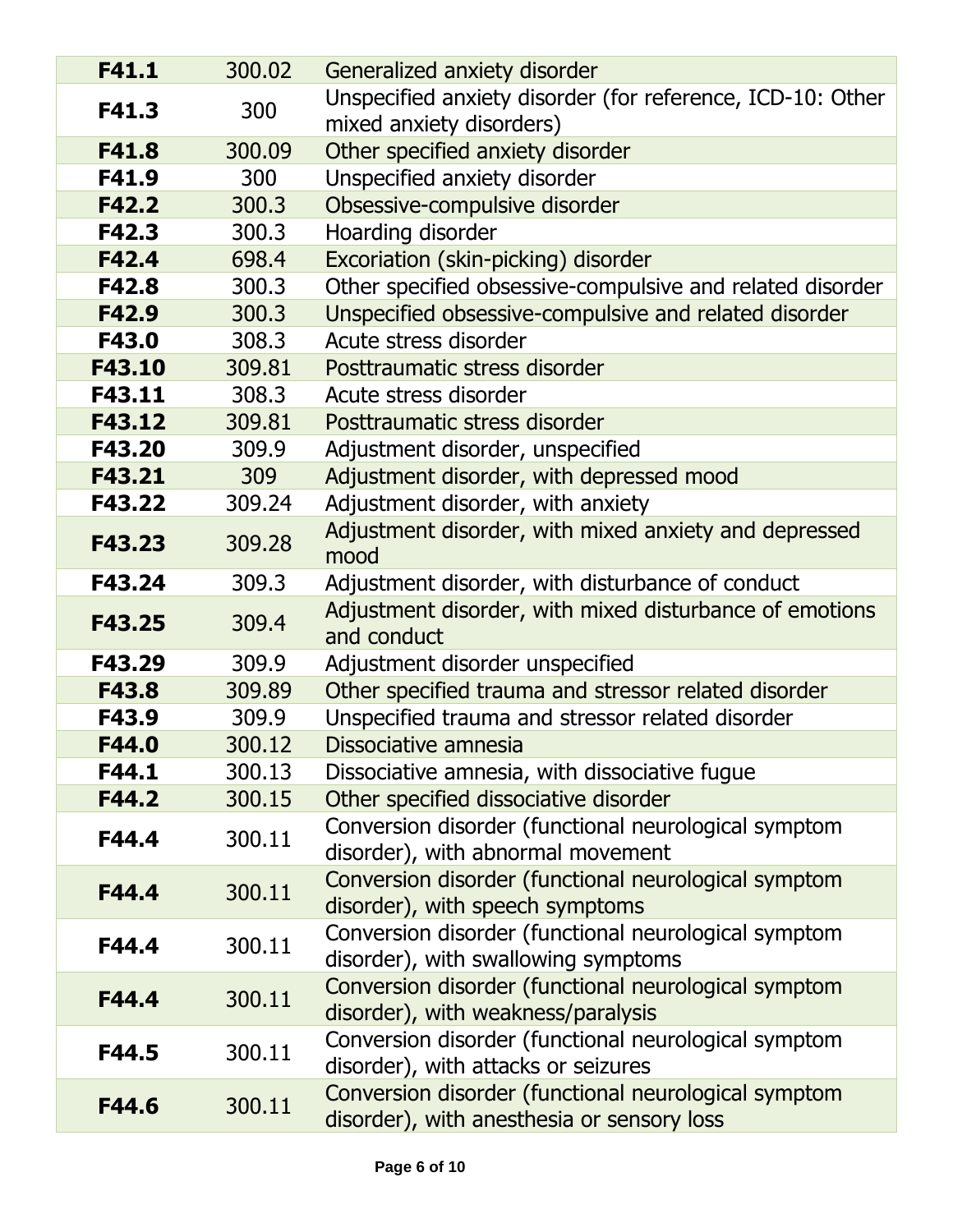| F44.6         | 300.11 | Conversion disorder (functional neurological symptom                                       |
|---------------|--------|--------------------------------------------------------------------------------------------|
|               |        | disorder), with special sensory symptoms                                                   |
| F44.7         | 300.11 | Conversion disorder (functional neurological symptom<br>disorder), with mixed symptoms     |
| F44.81        | 300.14 | Dissociative identity disorder                                                             |
| F44.89        | 300.15 | Other specified dissociative disorder                                                      |
| F44.9         | 300.15 | Unspecified dissociative disorder                                                          |
| F45.0         | 300.81 | Somatization disorder (narrative from DSM-IV-TR manual)                                    |
| F45.1         | 300.82 | Somatic symptom disorder                                                                   |
| F45.20        | 300.7  | Illness anxiety disorder (for reference, ICD-10:<br>Hypochondriacal disorder, Unspecified) |
| F45.21        | 300.7  | Illness anxiety disorder                                                                   |
| F45.22        | 300.7  | Body dysmorphic disorder                                                                   |
| F45.29        | 300.7  | Illness anxiety disorder (for reference, ICD-10: Other<br>hypochondriacal disorders)       |
| F45.42        | 307.8  | Unspecified somatic symptom and related disorder                                           |
| F45.51        | 307.8  | Unspecified somatic symptom and related disorder                                           |
| F45.8         | 300.89 | Other specified somatic symptom and related disorder                                       |
| F45.9         | 300.82 | Unspecified somatic symptom and related disorder                                           |
| F48.1         | 300.6  | Depersonalization/derealization disorder                                                   |
| <b>F50.00</b> | 307.5  | Unspecified feeding or eating disorder                                                     |
| F50.01        | 307.1  | Anorexia nervosa, restricting type                                                         |
| F50.02        | 307.1  | Anorexia nervosa, binge-eating/purging type                                                |
| <b>F50.2</b>  | 307.51 | <b>Bulimia nervosa</b>                                                                     |
| <b>F50.8</b>  | 307.59 | Avoidant/restrictive food intake disorder                                                  |
| F50.81        | 307.51 | <b>Binge-eating disorder</b>                                                               |
| F50.82        | 307.59 | Avoidant/restrictive food intake disorder                                                  |
| F50.89        | 307.52 | Pica, in adults                                                                            |
| F50.89        | 307.59 | Other specified feeding or eating disorder                                                 |
| <b>F50.9</b>  | 307.5  | Unspecified feeding or eating disorder                                                     |
| F53.0         | 296.23 | Major depressive disorder, severe, single episode with<br>peripartum onset                 |
| <b>F53.1</b>  | 298.8  | Brief psychotic disorder with peripartum onset                                             |
| F60.0         | 301    | Paranoid personality disorder                                                              |
| F60.1         | 301.2  | Schizoid personality disorder                                                              |
| F60.3         | 301.83 | Borderline personality disorder                                                            |
| F60.4         | 301.5  | Histrionic personality disorder                                                            |
| F60.5         | 301.4  | Obsessive-compulsive personality disorder                                                  |
| F60.6         | 301.82 | Avoidant personality disorder                                                              |
| F60.7         | 301.6  | Dependent personality disorder                                                             |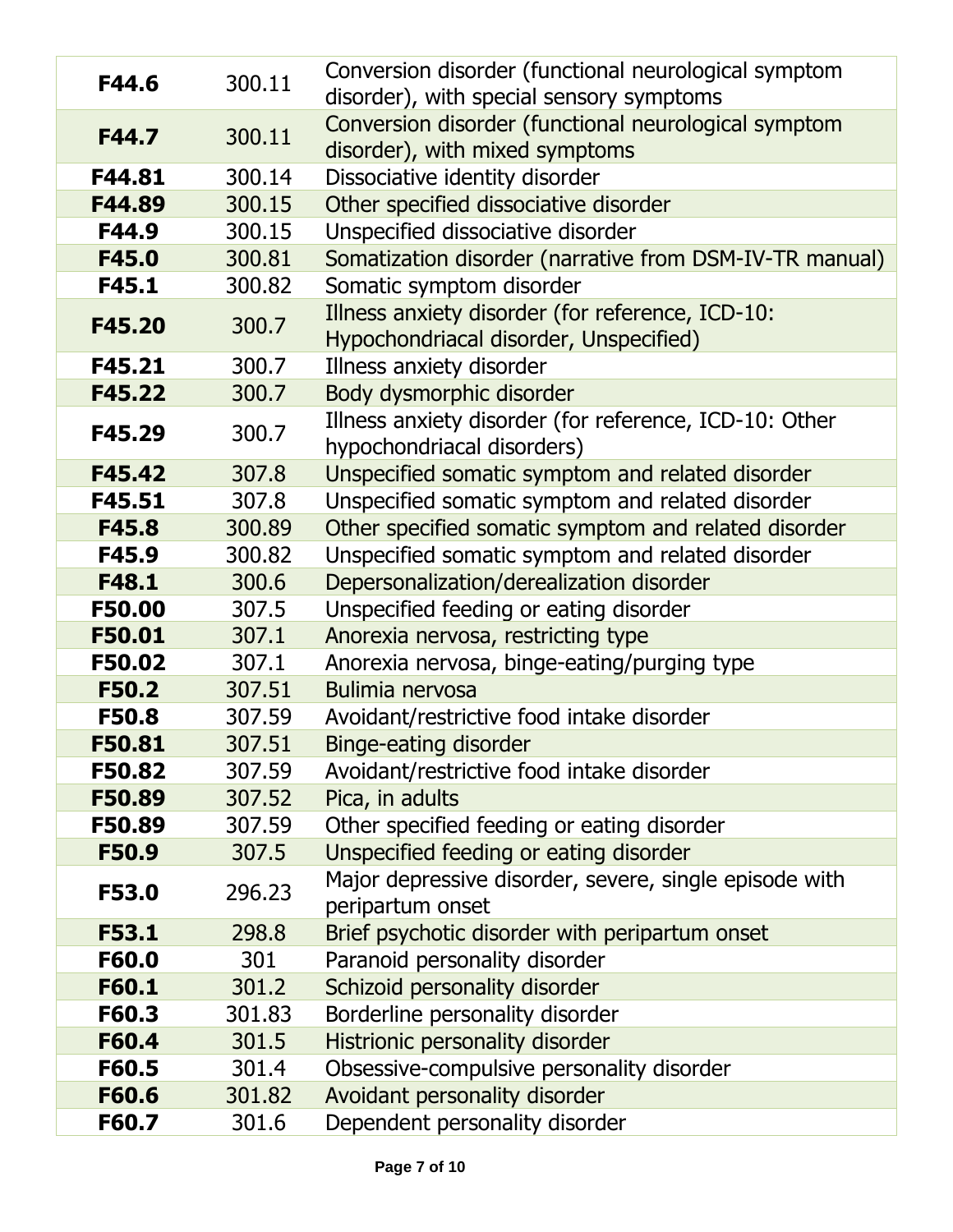| F60.81       | 301.81 | Narcissistic personality disorder                                                                                     |
|--------------|--------|-----------------------------------------------------------------------------------------------------------------------|
| F60.9        | 301.9  | Unspecified personality disorder                                                                                      |
| F63.0        | 312.31 | Gambling disorder                                                                                                     |
| F63.1        | 312.33 | Pyromania                                                                                                             |
| F63.2        | 312.32 | Kleptomania                                                                                                           |
| F63.3        | 312.39 | Trichotillomania (hair-pulling disorder)                                                                              |
| F63.81       | 312.34 | Intermittent explosive disorder                                                                                       |
| F63.89       | 312.89 | Other specified disruptive impulsive control and conduct<br>disorder (for reference, ICD-10: Other impulse disorders) |
| F63.89       | 312.34 | Intermittent explosive disorder (for reference, ICD-10:<br>Other impulse disorder)                                    |
| F64.0        | 302.85 | Gender dysphoria in adolescents and adults<br>(transsexualism)                                                        |
| F64.2        | 302.6  | Gender dysphoria in children                                                                                          |
| F64.8        | 302.6  | Other specified gender dysphoria                                                                                      |
| F64.9        | 302.6  | Unspecified gender dysphoria                                                                                          |
| F65.0        | 302.81 | Fetishistic disorder                                                                                                  |
| F65.1        | 302.3  | <b>Transvestic disorder</b>                                                                                           |
| F65.2        | 302.4  | <b>Exhibitionistic disorder</b>                                                                                       |
| F65.3        | 302.82 | Voyeuristic disorder                                                                                                  |
| F65.4        | 302.2  | Pedophilic disorder                                                                                                   |
| F65.50       | 302.84 | Sexual sadism disorder (for reference, ICD-10:<br>Sadomasochism, unspecified)                                         |
| F65.51       | 302.83 | Sexual masochism disorder                                                                                             |
| F65.52       | 302.84 | Sexual sadism disorder                                                                                                |
| F65.81       | 302.89 | Frotteuristic disorder                                                                                                |
| F65.89       | 302.89 | other specified paraphilic disorder                                                                                   |
| F65.9        | 302.9  | Unspecified paraphilic disorder                                                                                       |
| F68.10       | 300.19 | Factitious disorder imposed on self                                                                                   |
| F68.11       | 300.19 | Factitious disorder imposed on self, with predominantly<br>psychological signs and symptoms                           |
| F68.12       | 300.19 | Factitious disorder imposed on self, with predominantly<br>physical signs and symptoms                                |
| F68.13       | 300.19 | Factitious disorder imposed on self, with combined<br>psychological and physical signs and symptoms                   |
| <b>F68.A</b> | 300.19 | Factitious disorder imposed on another                                                                                |
| F80.82       | 315.39 | Social pragmatic communication disorder                                                                               |
| <b>F80.9</b> | 307.9  | Unspecified communication disorder                                                                                    |
| <b>F84.0</b> | 299.00 | Autism spectrum disorder                                                                                              |
| F84.2        | 299.8  | Rett's syndrome (narrative from DSM-IV-TR manual)                                                                     |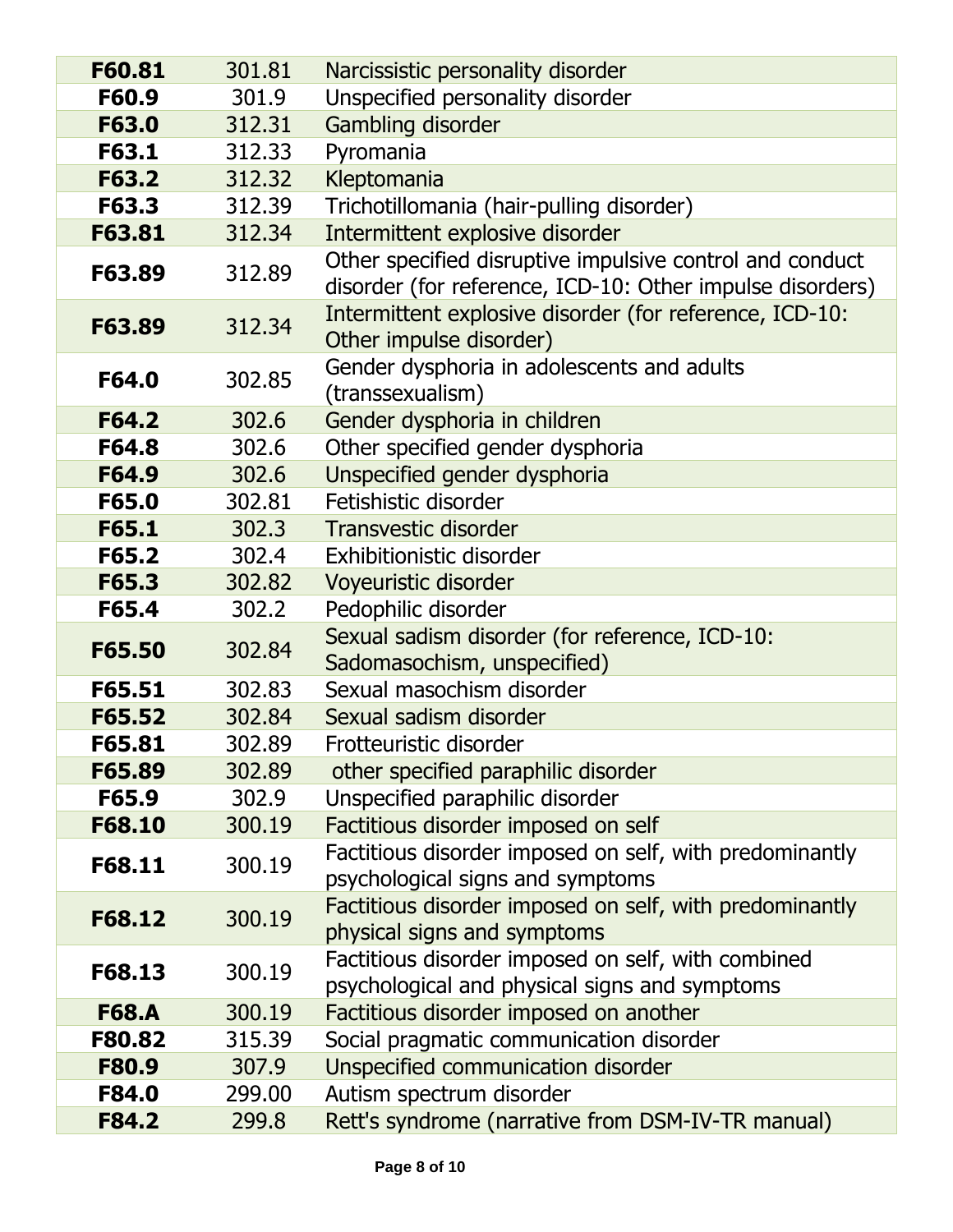| F84.3        | 299.1  | Other childhood disintegrative disorder (narrative from<br>DSM-IV-TR manual)                                                                                  |
|--------------|--------|---------------------------------------------------------------------------------------------------------------------------------------------------------------|
| F84.5        | 299.8  | Asperger's syndrome (must use DSM-IV-TR manual)                                                                                                               |
| <b>F84.8</b> | 299.8  | Other pervasive developmental disorders (narrative from<br>DSM-IV-TR manual)                                                                                  |
| <b>F84.9</b> | 299.8  | Pervasive developmental disorder, unspecified (narrative<br>from DSM-IV-TR manual)                                                                            |
| F90.0        | 314    | Attention-deficit/hyperactivity disorder, predominantly<br>inattentive presentation                                                                           |
| F90.1        | 314.01 | Attention-deficit/hyperactivity disorder, predominantly<br>hyperactive/impulsive presentation                                                                 |
| F90.2        | 314.01 | Attention-deficit/hyperactivity disorder, combined<br>presentation                                                                                            |
| F90.8        | 314.01 | Other specified attention-deficit/hyperactivity disorder                                                                                                      |
| F90.9        | 314.01 | Unspecified attention-deficit/hyperactivity disorder                                                                                                          |
| F91.0        | 312.89 | Other specified disruptive impulsive control and conduct<br>disorder (for reference, ICD-10: Conduct disorder<br>confined to family context)                  |
| F91.1        | 312.81 | Conduct disorder, childhood-onset type                                                                                                                        |
| F91.2        | 312.82 | Conduct disorder, adolescent-onset type                                                                                                                       |
| F91.3        | 313.81 | Oppositional defiant disorder                                                                                                                                 |
| F91.8        | 312.89 | Other specified disruptive, impulse-control, and conduct<br>disorder                                                                                          |
| F91.9        | 312.89 | Conduct disorder, unspecified onset                                                                                                                           |
| F91.9        | 312.9  | Unspecified disruptive, impulse-control, and conduct<br>disorder                                                                                              |
| F93.0        | 309.21 | Separation anxiety disorder                                                                                                                                   |
| F93.8        | 313.9  | Disorder of infancy, childhood or adolescence NOS (must<br>use DSM-IV-TR manual) (for reference, ICD-10: Other<br>childhood emotional disorders, unspecified) |
| F93.9        | 313.9  | Disorder of infancy, childhood or adolescence NOS (must<br>use DSM-IV-TR manual) (for reference, ICD-10: Childhood<br>emotional disorder, unspecified)        |
| F94.0        | 313.23 | Selective mutism                                                                                                                                              |
| F94.1        | 313.89 | Reactive attachment disorder                                                                                                                                  |
| F94.2        | 313.89 | Disinhibited social engagement disorder                                                                                                                       |
| F94.8        | 315.39 | Social pragmatic communication disorder (for reference,<br>ICD-10: Other childhood disorders of social functioning)                                           |
| F94.9        | 315.39 | Social pragmatic communication disorder (for reference,<br>ICD-10: Other childhood disorders of social functioning)                                           |
| F95.0        | 307.21 | Provisional tic disorder                                                                                                                                      |